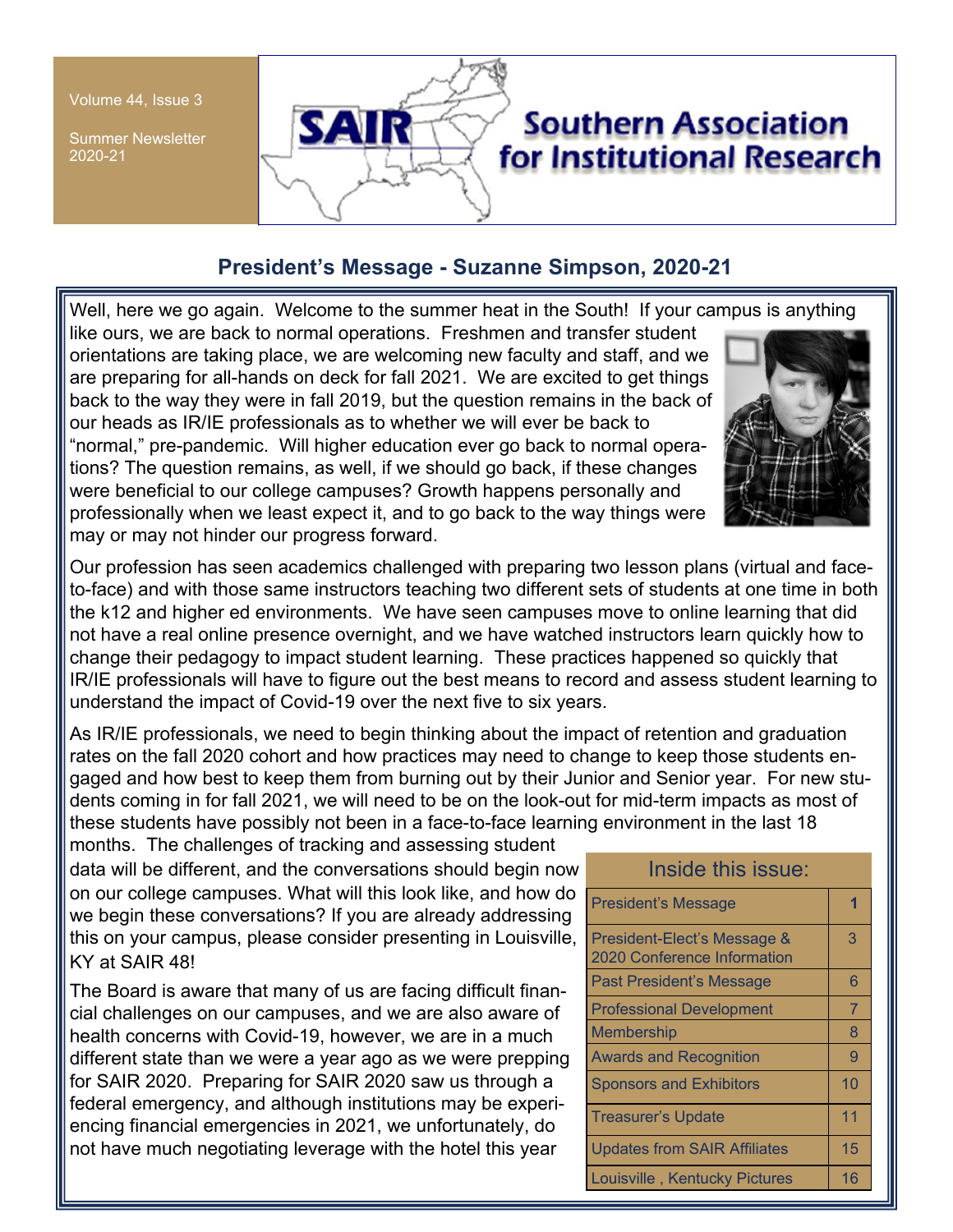since all restrictions are lifted. The Board has decided that we will have a face-to-face conference. Measures are in place to still allow for social distancing. We are not under any obligation to tell you to be vaccinated, but please make a choice best suited for your own personal health and wellbeing. The Board and SAIR 2021 will follow guidelines as mandated by the city of Louisville, KY, the Galt House, and the CDC for ensuring that safety is a primary measure for SAIR 48. Our VP/Program Chair is doing a great job in creating an event that will be both rewarding and also safe for us professionally. As a reminder, we are in a completely different place than last year, and we have an obligation to fill with the Galt House. I strongly encourage you to attend the conference in Louisville, KY if you can do so. We are excited to see each of you at SAIR 48!

If you have any concerns or suggestions to make SAIR better for all of us, please email sairboard@gmail.com. As always, you can also contact me directly. Let's make SAIR 48 even better!

Suzanne Simpson, SAIR President

mss0033@uah.edu

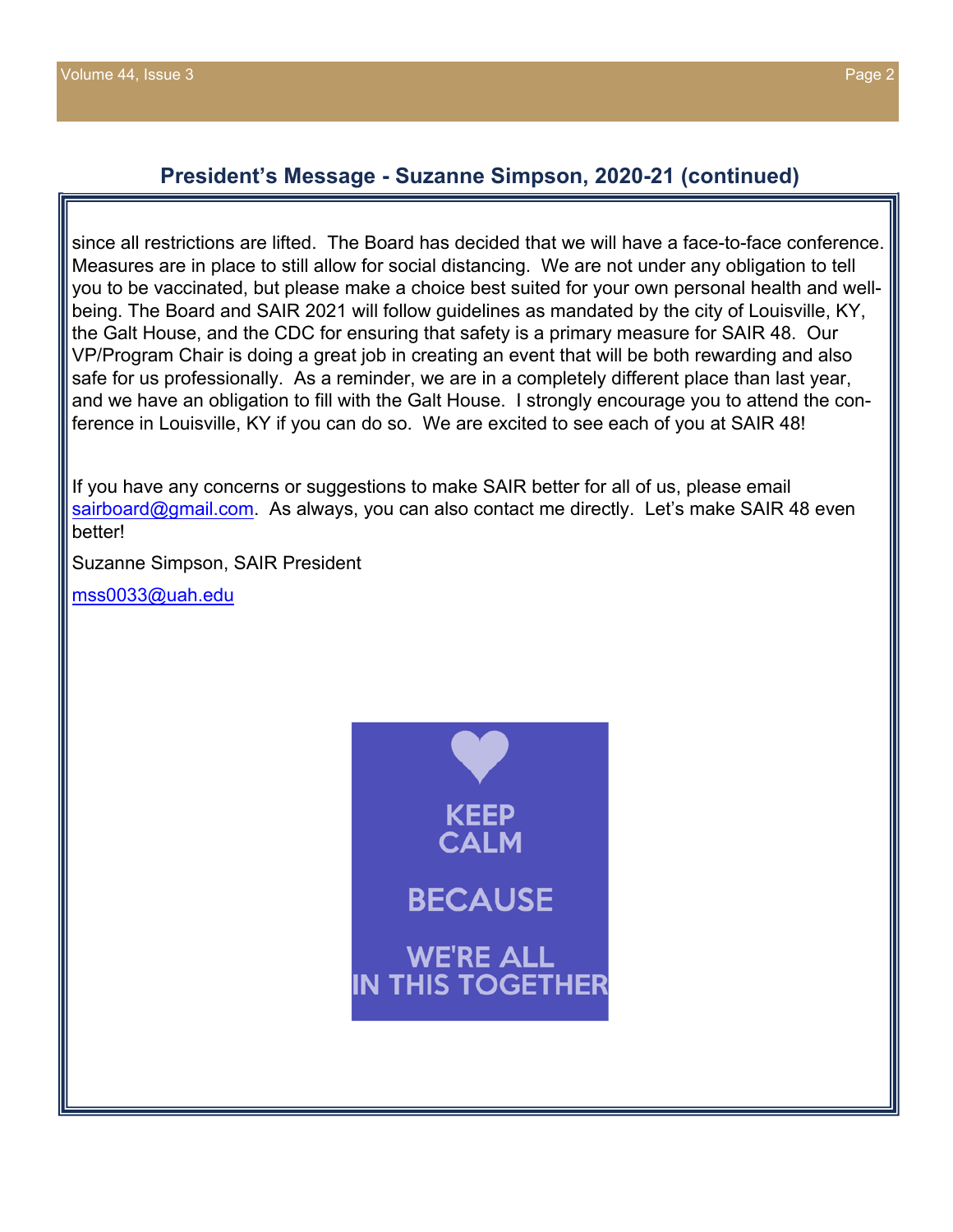#### **SAIR**

SOUTHERN ASSOCIATION FOR INSTITUTIONAL RESEARCH http://sair.org/about-sair/

#### **President**

*Suzanne Simpson University of Alabama in Huntsville, AL* 

**Vice President**  *Emily Campbell River Parishes Community College , LA* 

#### **Treasurer**

 Kristy Neal *Louisiana State University, LA* 

#### **Secretary**

*Jennifer Moore Mississippi University for Women, MS* 

#### **Past President**

*Rick Burnette Florida State University, FL* 

#### **Members-at-Large**

*Meaghann Wheelis Baylor University, TX* 

*Will Miller Jacksonville University, FL*

James Hunt *Florida State University, FL* 

G. Marc Turner *Texas State University, TX* 

## **Vice President and 2021 Program Chair - Emily Campbell, 2020-21**

### **On-Track to be On-Site in Louisville: A Note from the 2021 VP and Program Chair**

We are gearing up for the return of the in-person annual SAIR Conference, which will be held October 9-12, 2021, in Louisville, KY! Our conference theme is "Turning the Corner and Racing Ahead." Check out and bookmark the SAIR 2021 Conference Website



## **Reserve your Hotel Room**

The hotel room block at the historic Galt House Hotel is open for your reservations. Rooms are \$179/night (not including taxes). Choose from the following two convenient options to reserve your room:

- 1. Reserve online at the SAIR 2021 Room Reservation Site
- 2. Call 1-800-843-2400 to reserve by phone using Group Code 100721SAIR

While the SAIR Conference is October 9-12, the special SAIR room rate of \$179/night is available from October 6 through October 14. I know we are all itching to travel again; why not come early or stay late and make Louisville your vacation for the year?

## **Register for the Conference**

Visit the Conference Registration Site to register. The early bird registration rate of \$325 expires August 15, 2021. After August  $15<sup>th</sup>$ , the registration price will rise to \$375. We also have reduced pricing for students!

When registering, be sure sign up for a pre- or post-conference workshop. We have got some great ones to choose from this year, like:

Working with Faculty for Meaningful Assessment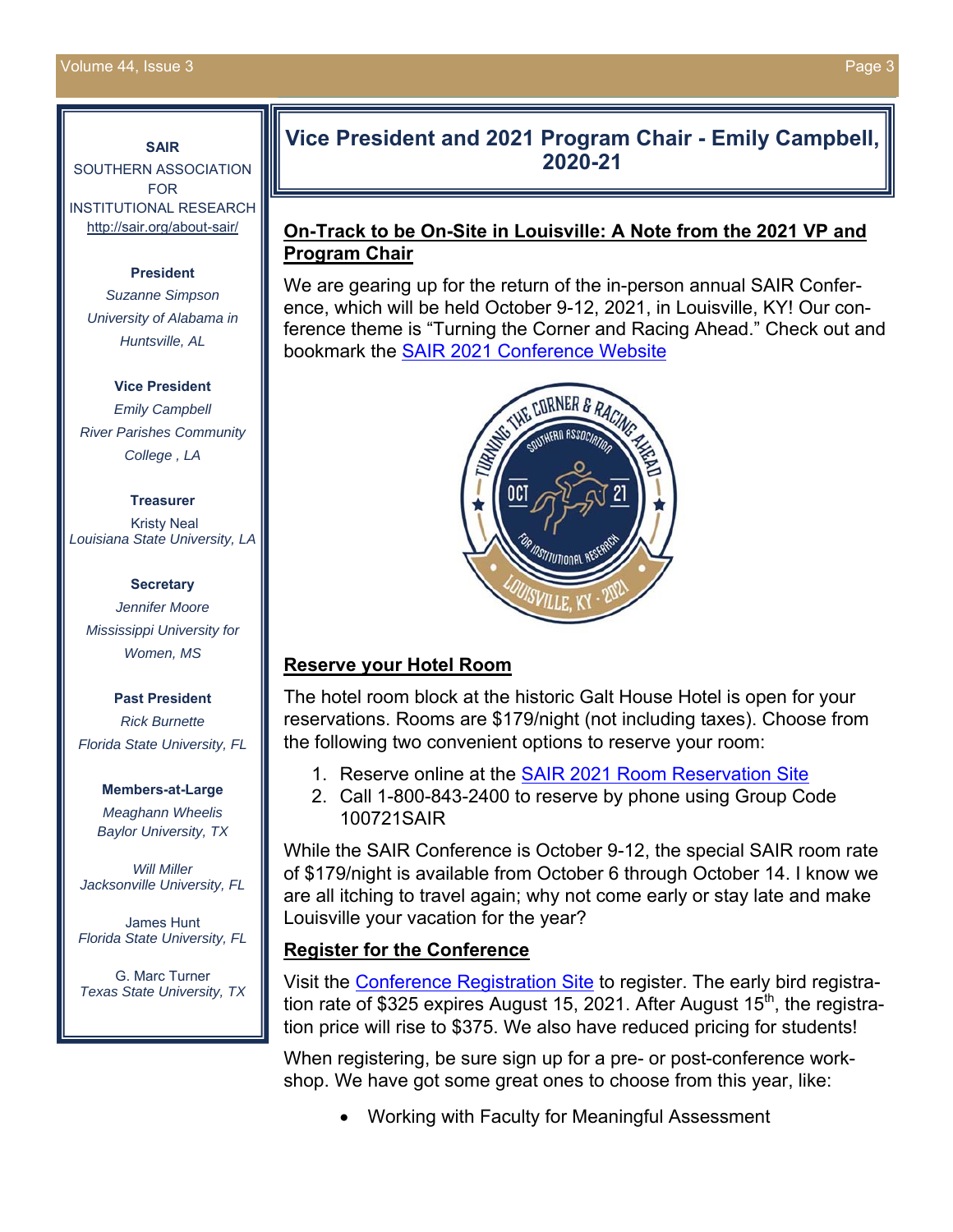## **Vice President and 2021 Program Chair - Emily Campbell, 2020-21 (continued)**

- Leveraging Power BI to Visualize Institutional Effectiveness Assessment Processes
- Building a Modern Data Governance Structure

And, don't forget our ever popular Newcomer's Workshop for all you SAIR newbies!

### **Submit a Concurrent Session or Special Interest Group Session Proposal**

One of the things that makes the annual SAIR Conference truly great (other than the food!) are the fabulous concurrent sessions. Our members have top-notch information to share! Please consider submitting a proposal. Concurrent Sessions are approximately 45 minutes in length and are categorized into tracks (topics):

- **•** Accreditation
- Assessment
- Community & Technical Colleges
- Institutional Research
- Leadership and Management
- Planning, Policy, & System Management
- Technology

Special Interest Group Sessions are meant for the convening of special groups, such as four-year research universities, HBCU's, tribal colleges, etc. To submit a proposal, go to: https://sair-app.smapply.us/prog/ proposals/

- Create an account using the "Register" button in the top righthand corner
- Once logged in, Click on "View Programs"
- Click on "More"
- Click on "Apply"
- Click on "Complete Proposal Submission Form"
- Complete and submit the form

The deadline for Concurrent Session and Special Interest Group session proposals is July 25, 2021.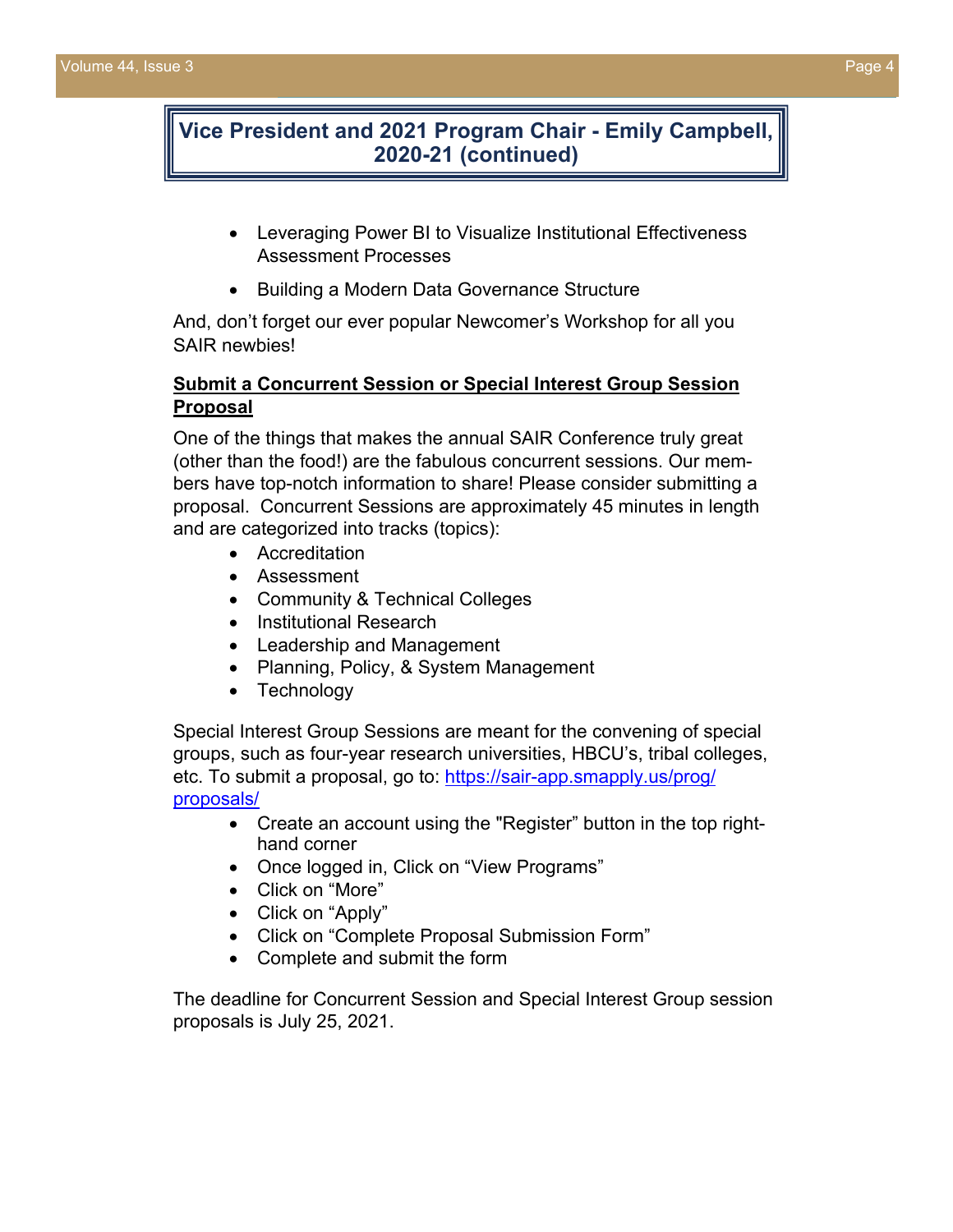## **Vice President and 2021 Program Chair - Emily Campbell, 2020-21 (continued)**

#### **What's On-Track for July and August?**

- SAIR 2021 Keynote Speaker Announcement
- Concurrent Session and Special Interest Group Session Proposals due July 25<sup>th</sup>
- Conference Registration Continues (Early Bird Rate expires August  $15<sup>th</sup>$ )
- Hotel Room Reservations Continue

#### **Follow Us on Facebook**

If you have not done so already, follow SAIR on **Facebook**. On Saturdays, leading up to the conference, we will be posting fun and exiting things about the conference. Join us for "SAIR Saturdays" by following us on Facebook.

#### **Got Ideas?**

Several of you have reached out and shared ideas. Thank you! I have received them all. If you have ideas that will make the SAIR 2021 Conference the best conference SAIR has ever had, I want to hear from you. You can email me directly at ecampbell@rpcc.edu

See you in Louisville,

Emily Campbell

Vice President and 2021 Program Chair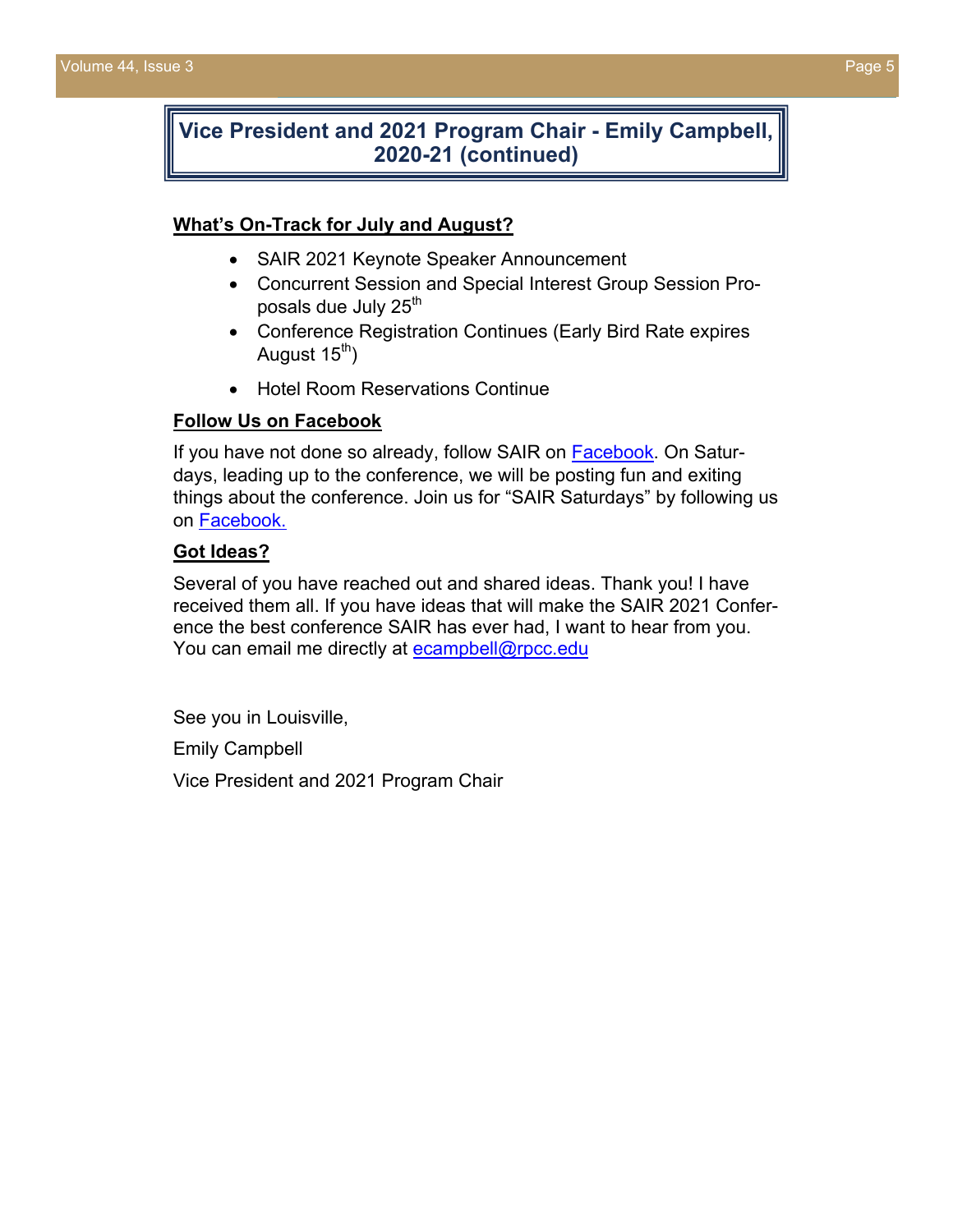## **Rick Burnette - Past President, 2020-21**

By now, many of you should have received an email requesting names of people you would like to nominate for four SAIR Board of Directors positions: Vice President/2022 Program Chair, Treasurer, two Members-at-Large, and five positions on the 2022 Nominating Committee. The Nominating Committee is seeking the names of qualified and dedicated individuals who will provide or insure the future leadership of SAIR.

Please send names of nominees to committee members or me. You may want to discuss the attributes of those you are nominating including yourself if you want to serve. The committee members are Bethany Bodo (Virginia Tech), Wendy Broyles (Troy University), Susannah Livingood (University of Oklahoma), Susan Lounsbury (Southern Regional Education Board - SREB), and Christine Pacheco (Southern Arkansas University). We would like to begin voting next month so get those nominations in now.

Service is a great form of professional development. I encourage you and your colleagues to step forward and take the challenge.

Rick Burnette

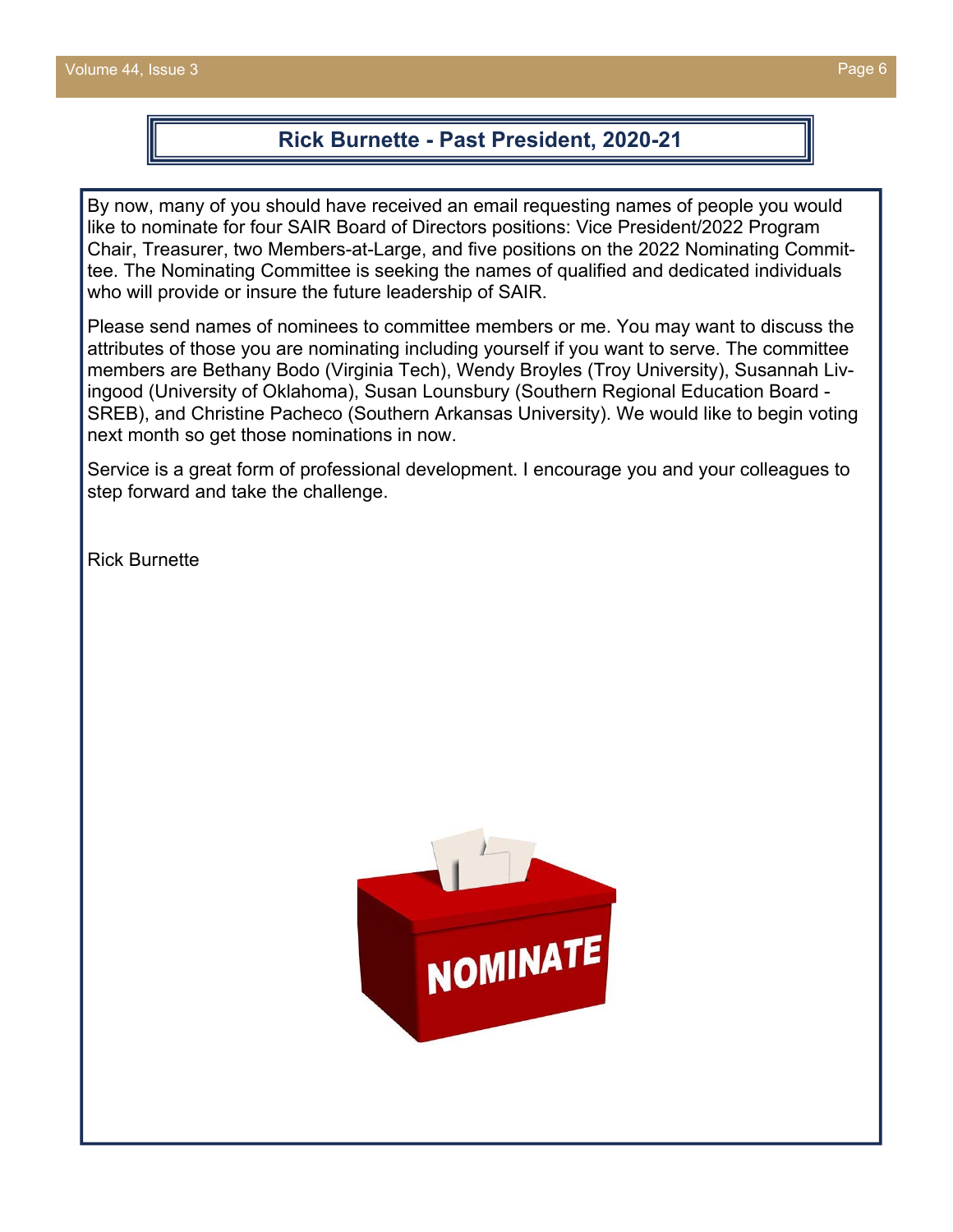# **Professional Development - Will Miller, Member-at-Large, 2020-22**

#### Hi everyone!

As we get ready for the start of a new academic year—and maybe, by chance, a slightly more normal one?—I wanted to remind you that the SAIR conference is quickly approaching! I hope at this point you've had a chance to look at all of the available pre- and post-conference workshops! Experts will be presenting on topics including:

- Assessment Processes
- Power BI
- Tableau
- Student Success
- Data Governance
- Excel
- Utilizing Microsoft to Run an IR Office
- R
- Faculty Credentialing
- Working with Faculty
- **Qualtrics**
- Rubrics
- …and more!

Take a look at the schedule and consider joining one or more! Register soon as spots could fill up!

As always, let me know if you have any questions or suggestions!

Will

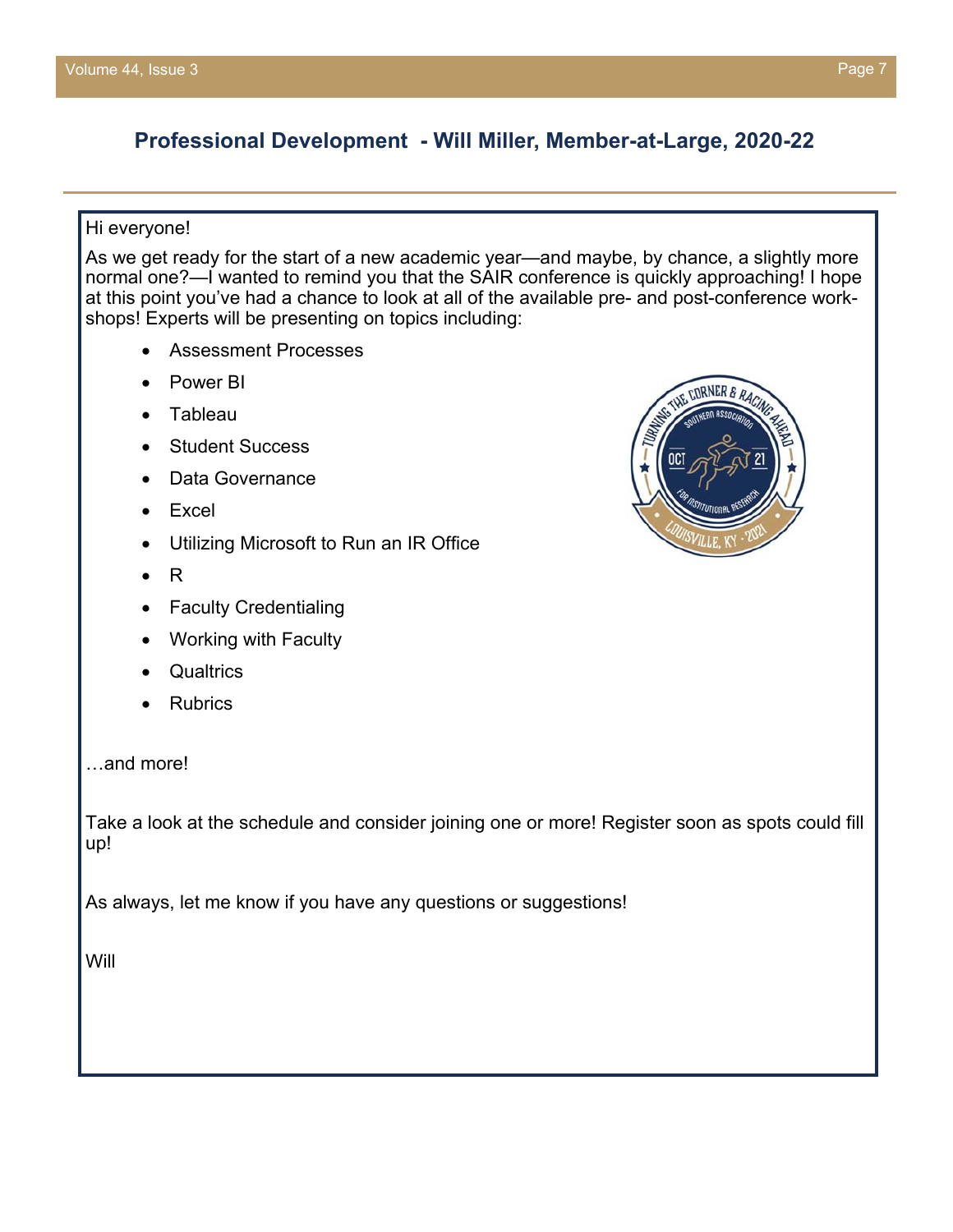## **Registration - Meaghann Wheelis, Member-at-Large, 2020-22**

Registration is now open for SAIR 2021 in Louisville, Kentucky! The conference will be held at the beautiful Galt House Hotel October 9-12, 2021.

Early registration is available for \$325 for professional registration and \$125 for students through August 15. We also have an excellent slate of pre- and post- conferences workshops scheduled. The early bird deadline will be here before we know it, so register today to save and don't forget to sign up for a workshop before the seats fill up! Please feel free to contact me at Meaghann wheelis@baylor.edu with any questions. I look forward to seeing everyone in Louisville in a few short months!

*Please Register Now!* 

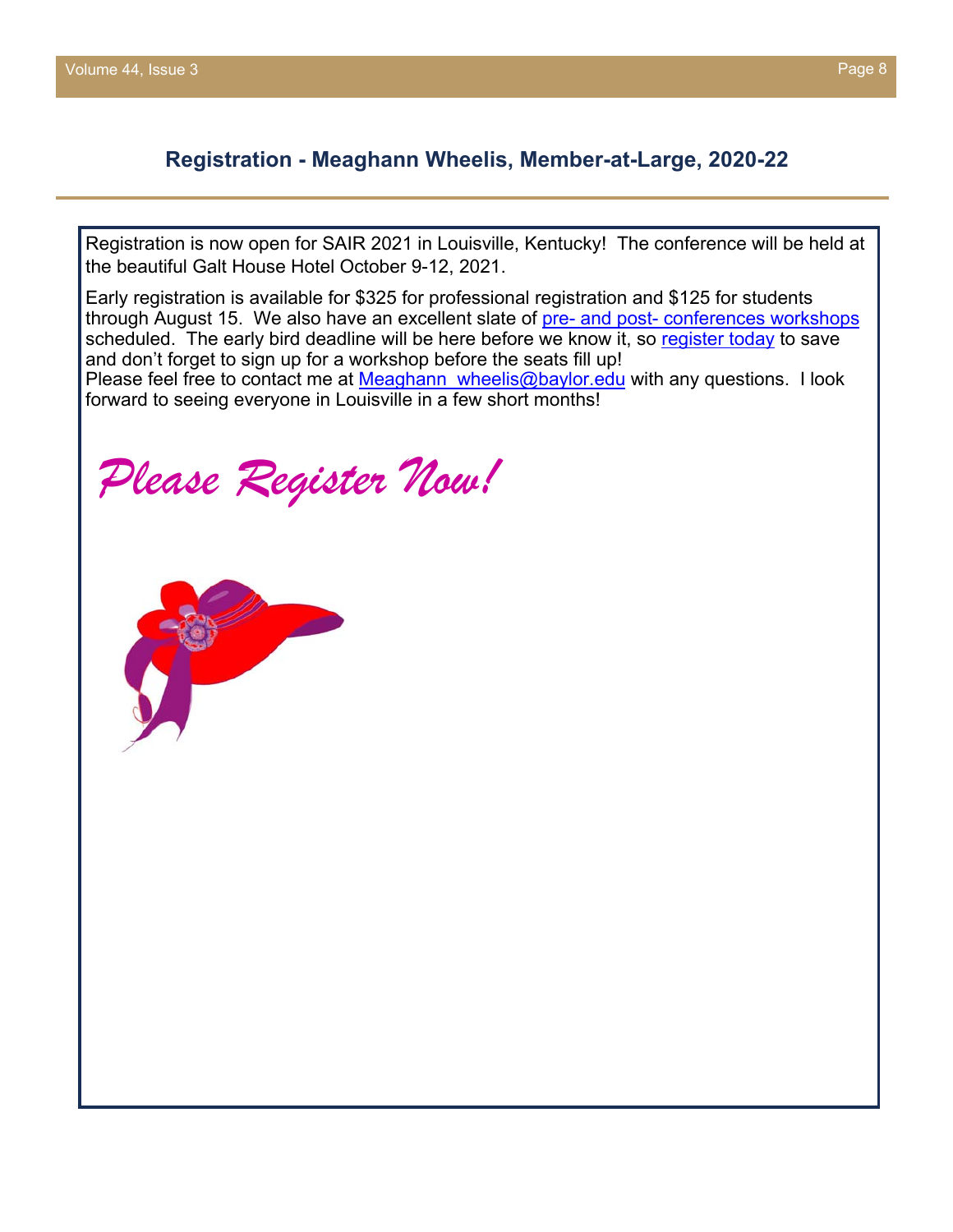# **SAIR 2021 Sponsorship Levels and Add-Ons!**

|                                                                      | <b>Bronze</b> | <b>Silver</b> | <b>Gold</b>        | <b>Platinum</b> |
|----------------------------------------------------------------------|---------------|---------------|--------------------|-----------------|
|                                                                      | \$1,000       | \$2,000       | \$3,000            | \$4,000         |
| <b>Booth Size</b>                                                    | 8x10          | 8x10          | 8x10               | 16x10           |
| <b>Conference Registrations/Attendees</b>                            | 1             | 2             | 3                  | 4               |
| Acknowledgement in Conference Program                                |               |               |                    |                 |
| Hyperlink on Conference Website                                      |               |               |                    |                 |
| Invitation to President's Reception (Saturday night)                 |               |               |                    |                 |
| Advertisement in Conference Program                                  |               | 1/4 Page      | $\frac{1}{2}$ Page | Full-Page       |
| Event Sponsorship                                                    |               |               |                    |                 |
| Mailing List of Registered Attendees<br>(1 week prior to conference) | $+ $250$      |               |                    |                 |
| <b>Concurrent Session Presentation</b>                               |               |               |                    |                 |

#### **Sponsorship Add-Ons\***

| <b>Brand Awareness</b>              | \$200 / item |
|-------------------------------------|--------------|
| <b>Additional Sponsor Attendee</b>  | \$275        |
| Program-at-a-Glance                 | \$350        |
| Name Badges & Lanyards              | \$500        |
| <b>Directional Signage Branding</b> | \$350        |
| <b>Tote Bags</b>                    | at cost      |

**\* Pricing for some add-ons is negotiable based on sponsorship level**.

SAIR 2021 Conference Oct 9 - 12, 2021

Galt House Hotel

For more information please contact:

G. Marc Turner gmturner@txstate.edu Vendor/Sponsor Coordinator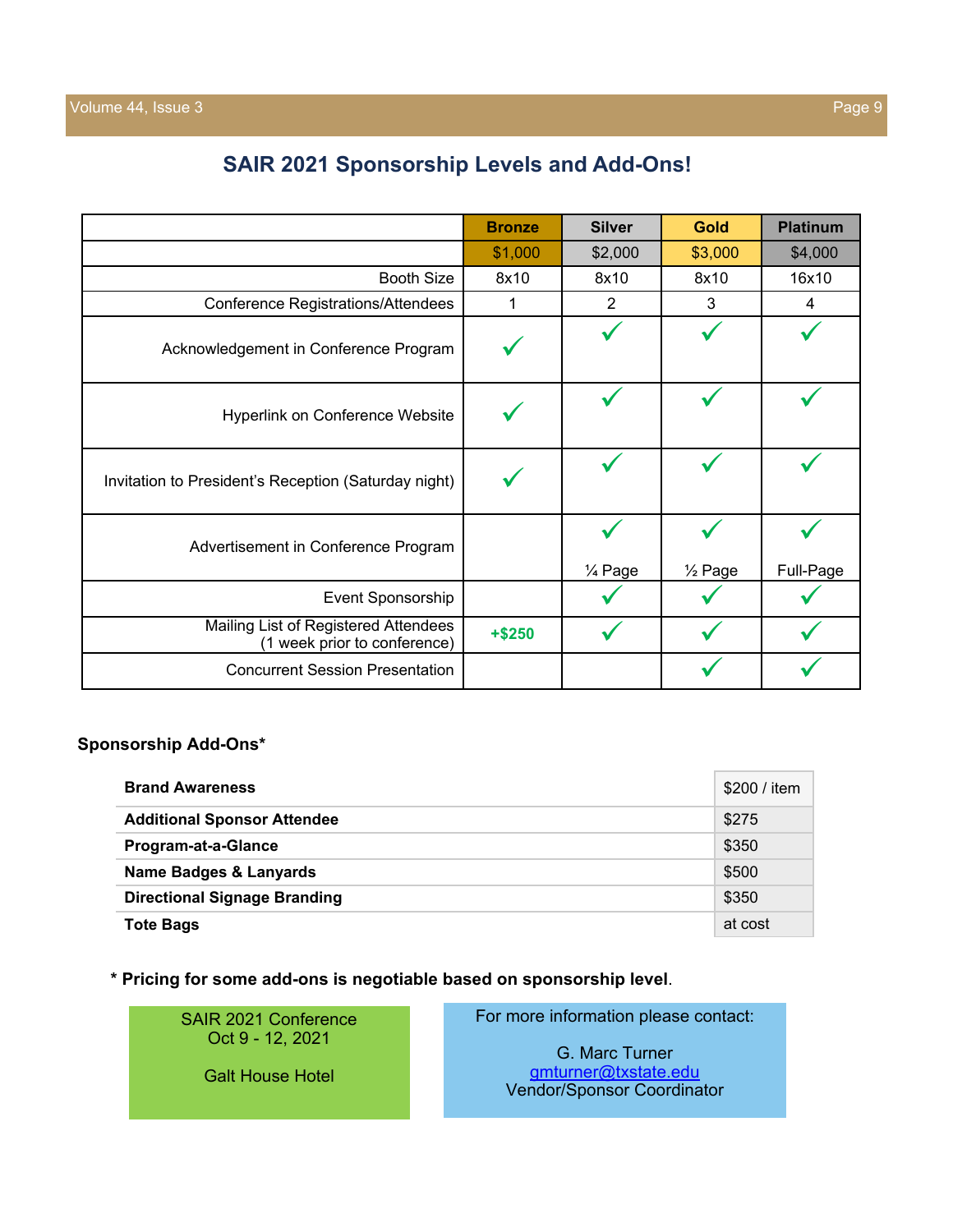## **Member Engagement and Marketing - James Hunt, Member-at-Large 2019-2021**

Despite the ongoing challenges from the COVID-19 pandemic, there is still excellent work happening on our campuses and systems, and it has been a joy to be able to celebrate some of those accomplishments. One such celebration of sorts was the SAIR Affiliated Organization Meeting at the AIR Virtual Forum in May. SAIR Board Members hosted a one-hour virtual meeting with AIR attendees from the southern region, and despite being limited to Zoom instead of our traditional in-person meeting, we managed to have a great time! During the meeting, Board members shared updates about the fall conference, officer nominations, and more. We were also able to celebrate and (virtually) applaud Ester Wilkinson, the Best Paper Winner for this year.

Speaking of awards, I am pleased to share that we are now accepting submissions for the 2021 Annual Best Practice Awards. As we have done for the last several years, we are recognizing outstanding work in Print Reports, Interactive Reports, and Website. As I briefly described in my last newsletter article, I am very excited to share that we have officially added a new award: the Best Innovative Practice Award. This new category will recognize programs and processes that are a major part of the work of our assessment colleagues as well as institutional research. This new award will allow SAIR to recognize activities that are often less "glitz and glamour" such as Fact Books and Interactive Dashboards and yet equally as important to our institutions. Information about the Best Practice Awards, including the submission portal, rubrics, and past winners, is available at http://sair.org/awards/annual-fact-bookand-electronic-document-competition/. Submissions are due Friday, August 13. Additionally, if any of you would like to serve as a reviewer for one or more of the awards categories, please email me at *jhunt@fsu.edu.* Reviewing is not only a great opportunity to volunteer for SAIR but also an excellent way to see some of the best activities going on across our region.

Lastly, as I do in every newsletter entry, let me encourage you and your colleagues to engage with SAIR on social media, specifically the SAIR Group on LinkedIn. There, you will find a platform to discuss our work, share employment opportunities, and more. Personally, I have greatly appreciated every opportunity I have had to connect with SAIR colleagues, especially over this last year, and I am greatly looking forward to seeing many of you in Louisville this fall! Until next time, may your data be clean and your reporting deadlines met!



## **SAIR 2021 Deadlines**

- Concurrent session proposals due **July 25, 2021.**
- Travel grant applications due **August 1, 2021.**
- Early registration deadline is **August 15, 2021.**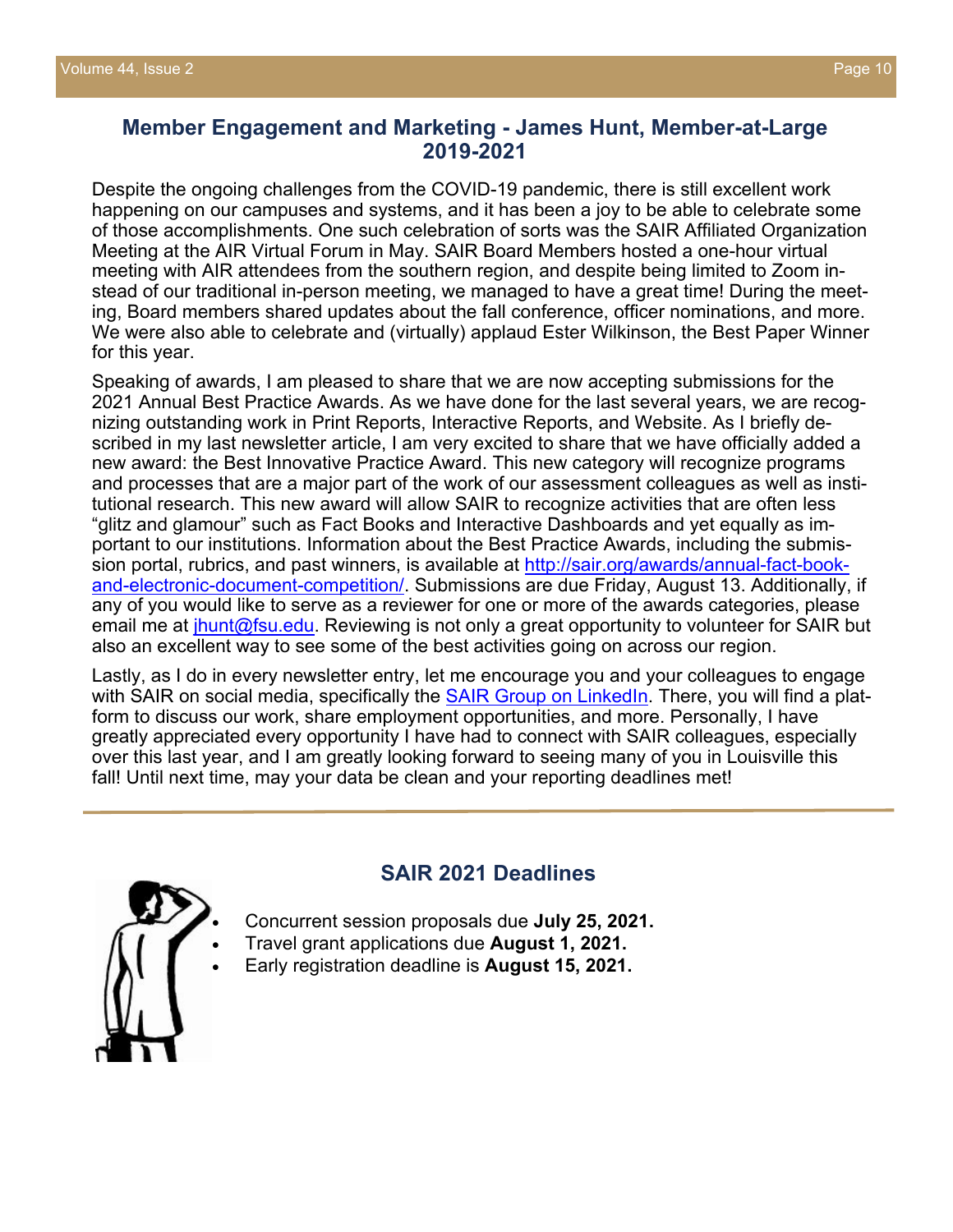# **Southern Association for Institutional Research**

## **Balance Sheet**

# **Accrual Basis As of March 31, 2021**

| <b>ASSETS</b>                             |             |
|-------------------------------------------|-------------|
|                                           |             |
| <b>Current Assets</b>                     |             |
| Checking/Savings                          |             |
| <b>Bank</b>                               |             |
| PayPal Account                            | 685.55      |
| Vanguard Mutual Fund                      | 74,331.09   |
| <b>Wells Fargo Account</b>                | 75,678.42   |
| Wells Fargo Savings (Cap. One)<br>Account | 26,621.26   |
| <b>Total Bank</b>                         | 177,316.32  |
| <b>Total Checking/Savings</b>             | 177,316.32  |
| <b>Total Current Assets</b>               | 177,316.32  |
| <b>TOTAL ASSETS</b>                       | 177,316.32  |
| <b>LIABILITIES &amp; EQUITY</b>           |             |
| Equity                                    |             |
| <b>Net Assets</b>                         | 172,021.53  |
| <b>Retained Earnings</b>                  | 13,366.53   |
| Net Income                                | $-8,071.74$ |
| <b>Total Equity</b>                       | 177,316.32  |
| <b>TOTAL LIABILITIES &amp; EQUITY</b>     | 177,316.32  |
|                                           |             |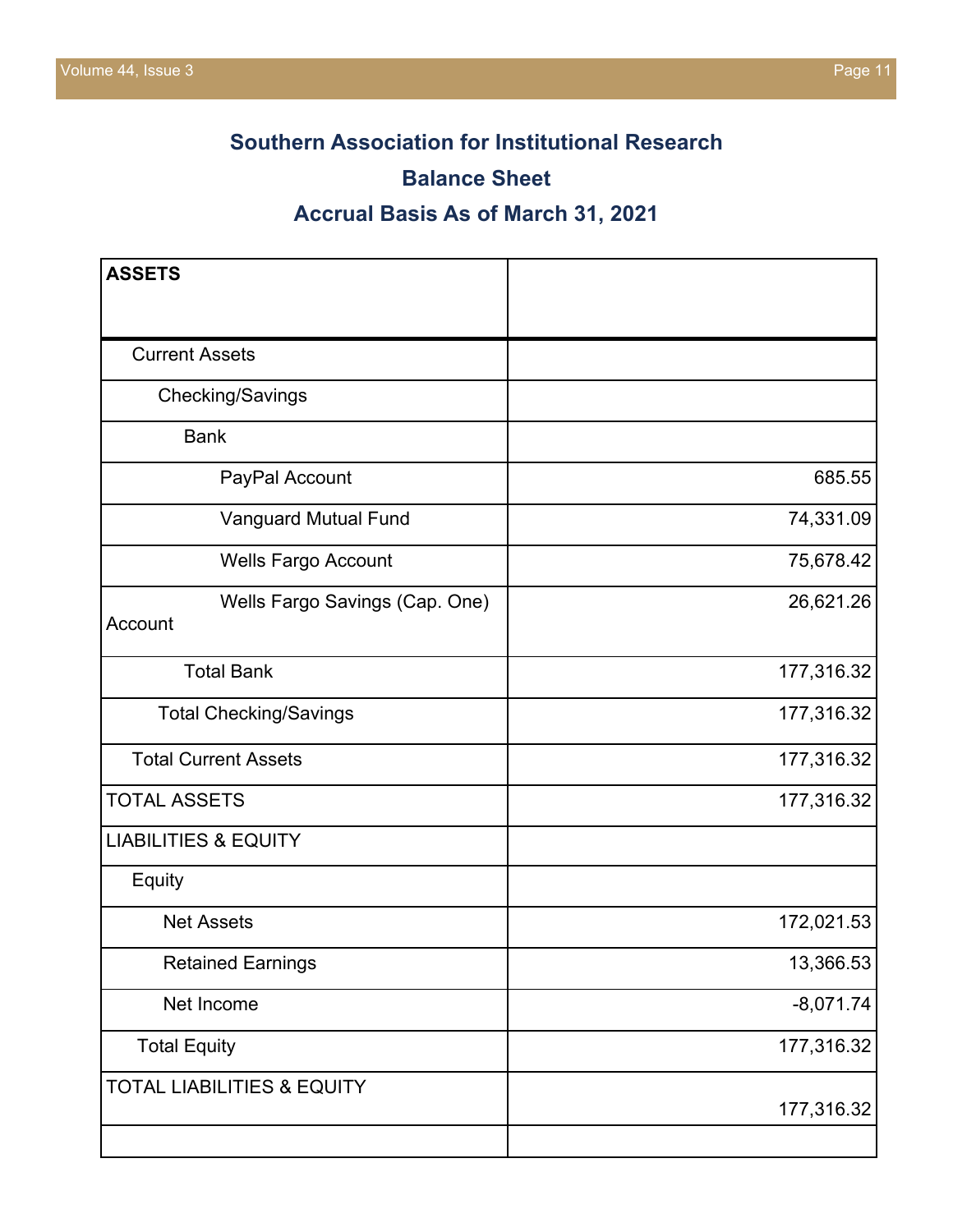# **Southern Association for Institutional Research**

# **Profit & Loss**

# **Accrual Basis, October through December 2020**

| <b>Ordinary Income/Expense Income</b> |          |
|---------------------------------------|----------|
| Income                                |          |
| <b>Bank Interest</b>                  | 2.82     |
| <b>Change in Mutual Fund</b>          | 4,557.39 |
| <b>Conference Sponsorships</b>        | 1,500.00 |
| <b>Member Conference Fees</b>         | 1,325.00 |
|                                       |          |
| <b>Memberships Fees</b>               | 50.00    |
| <b>Total Income</b>                   | 7,435.21 |
| <b>Gross Profit</b>                   | 7,435.21 |
| <b>Expense</b>                        |          |
| Conference                            |          |
| <b>Travel</b>                         | 435.49   |
| Conference - Other                    | 192.72   |
| <b>Total Conference</b>               | 628.21   |
|                                       |          |
| <b>Elavon Merchant Account Fees</b>   | 476.84   |
| Insurance                             | 1,123.00 |
| <b>PayPal Merchant Account Fees</b>   | 26.70    |
| <b>Supplies</b>                       | 826.20   |
|                                       |          |
| <b>Total Expense</b>                  | 3,080.95 |
|                                       |          |
| Net Ordinary Income                   | 4,354.26 |
| Net Income                            | 4,354.26 |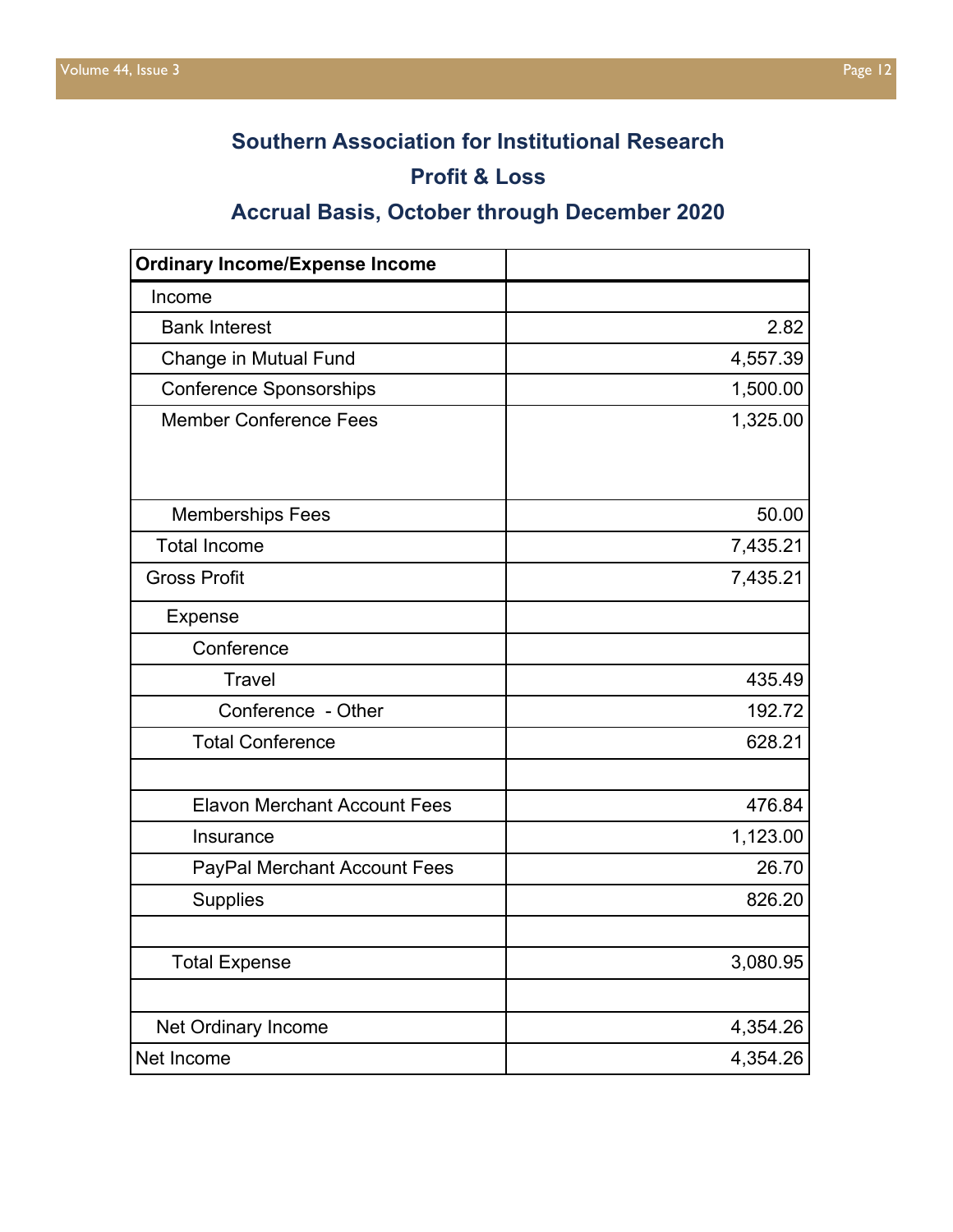# **Southern Association for Institutional Research Profit & Loss**

# **Accrual Basis, January through March 2021**

| <b>Ordinary Income/Expense Income</b> |           |
|---------------------------------------|-----------|
| <b>Bank Interest</b>                  | 2.51      |
| Change in Mutual Fund                 | 154.37    |
|                                       |           |
| <b>Direct Public Support</b>          |           |
| <b>Edith H. Carter Travel Grant</b>   | 5,000.00  |
| <b>Total Direct Public Support</b>    | 5,000.00  |
| <b>Member Conference Fees</b>         | 50.00     |
| <b>Membership Fees</b>                | 100.00    |
| <b>Total Income</b>                   | 5,306.88  |
| <b>Gross Profit</b>                   | 5,306.88  |
| <b>Expense</b>                        |           |
| Conference                            |           |
| Prepaid Expense 2022 Confer-<br>ence  | 10,000.00 |
| <b>Travel</b>                         | 1,036.72  |
| Conference-Other                      | 1,908.00  |
| <b>Total Conference</b>               | 12,944.72 |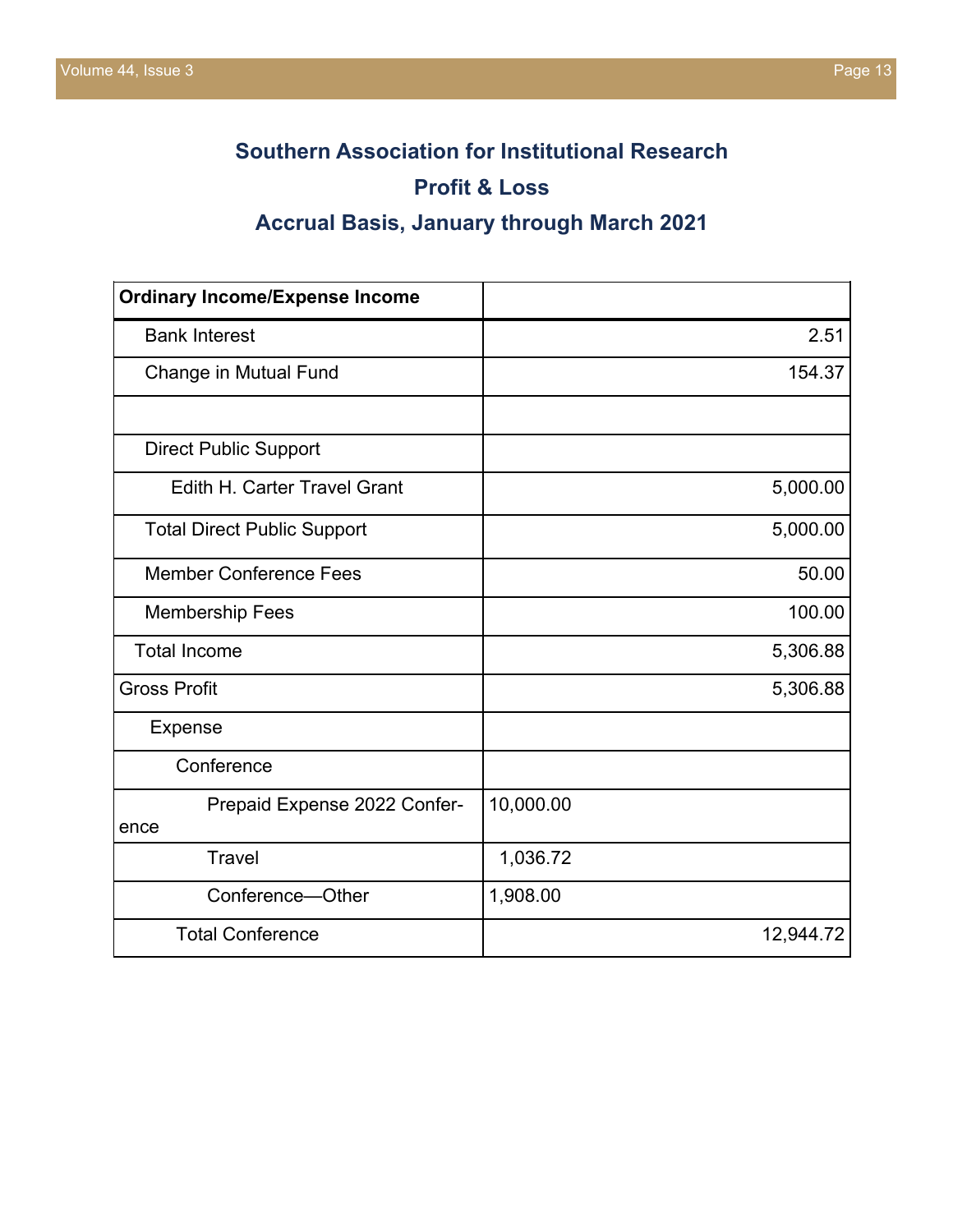# **Southern Association for Institutional Research Profit & Loss**

# **Accrual Basis, January through March 2021**

| <b>Elavon Merchant Account Fees</b>   | 1.10        |
|---------------------------------------|-------------|
| PayPal Merchant Account Fees          | 3.40        |
| <b>SAIR Website Fees</b>              | 359.40      |
| <b>State of Florida Annual Report</b> | 70.00       |
| <b>Total Expense</b>                  | 13,378.62   |
| Net Ordinary Income                   | $-8,071.74$ |
| Net Income                            | $-8,071.74$ |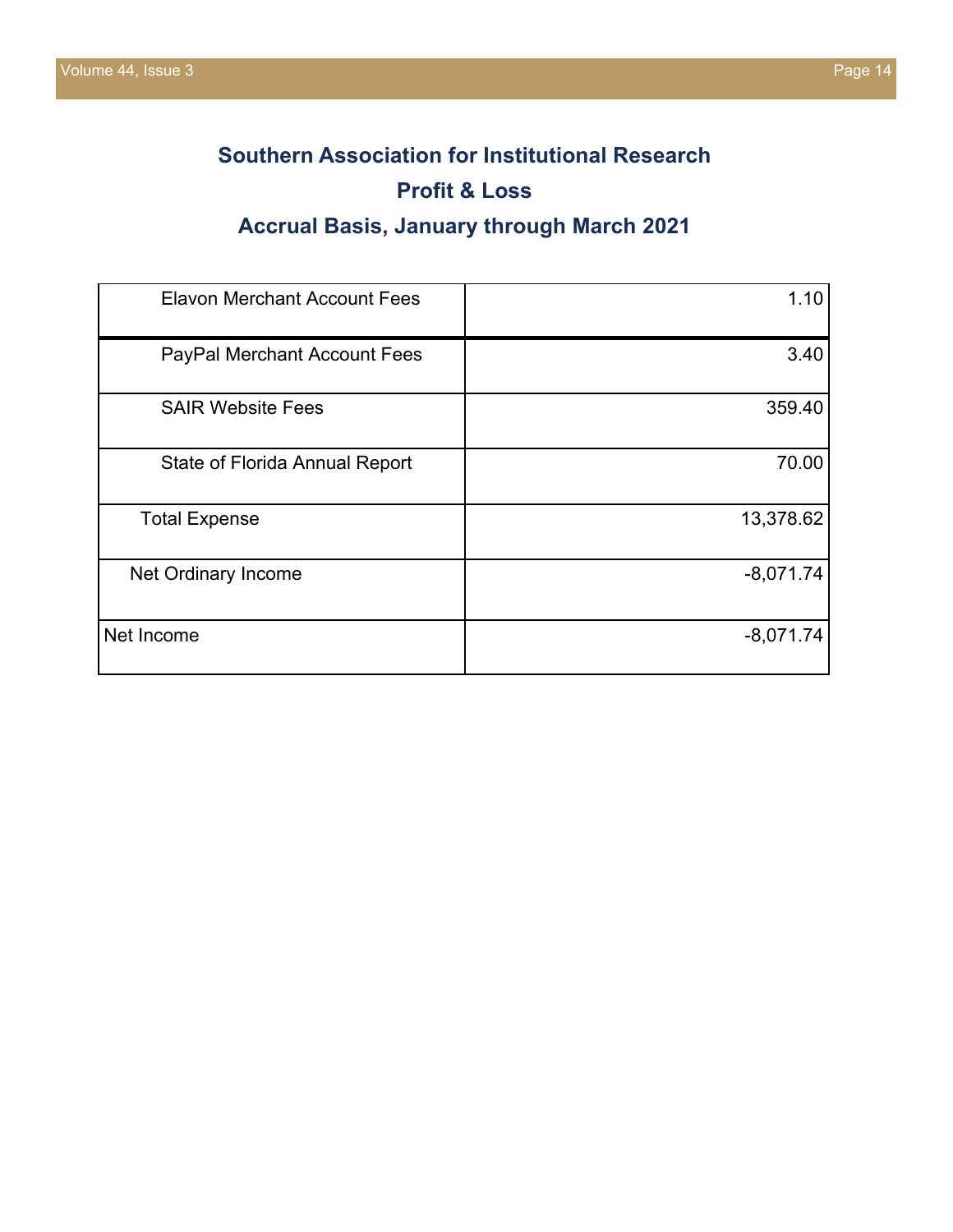## **A WORD FROM SAIR AFFILIATES…Updates on State AIR Conferences**



**The Alabama Association of Institutional Research** will announce annual conference plans soon. Information will be posted on the ALAIR website and ALAIR listsery as it becomes available

The **Arkansas Institutional Research Organization (AIRO)** will announce annual conference plans soon. A summer meeting was held June 24 at National Park College in Hot Springs.



The **Florida Association for Institutional Research** will announce annual conference plans soon.



**Quality** will held its 2021 conference, June 17-18 at Callaway Resort & Gardens, 100 Meadow View LanePine Mountain, GA 31822 .

The **Louisiana Association for Institutional Research** will soon announce their 2021 conference plans.

The **Maryland Association of Institutional Research (MdAIR) -** MdAIR will soon announce plans for their annual conference.



The **Mississippi Association for Institutional Research** will soon announce plans for their Spring 2022 conference.



The **North Carolina Association for Institutional Research** - NCAIR will soon announce plans for their annual conference.



More information on The **OK-AIR Fall 2021 Conference** will be announced soon.



The **2021 TENNAIR Conference** will be held August 4-6 in Chatanooga, Tennessee at the Chattanoogan Hotel.



The **2022 TAIR Annual Conference will be held** February 28, 2022 – March 2 at the Embassy Suites Denton Convention Center in Denton, Texas.